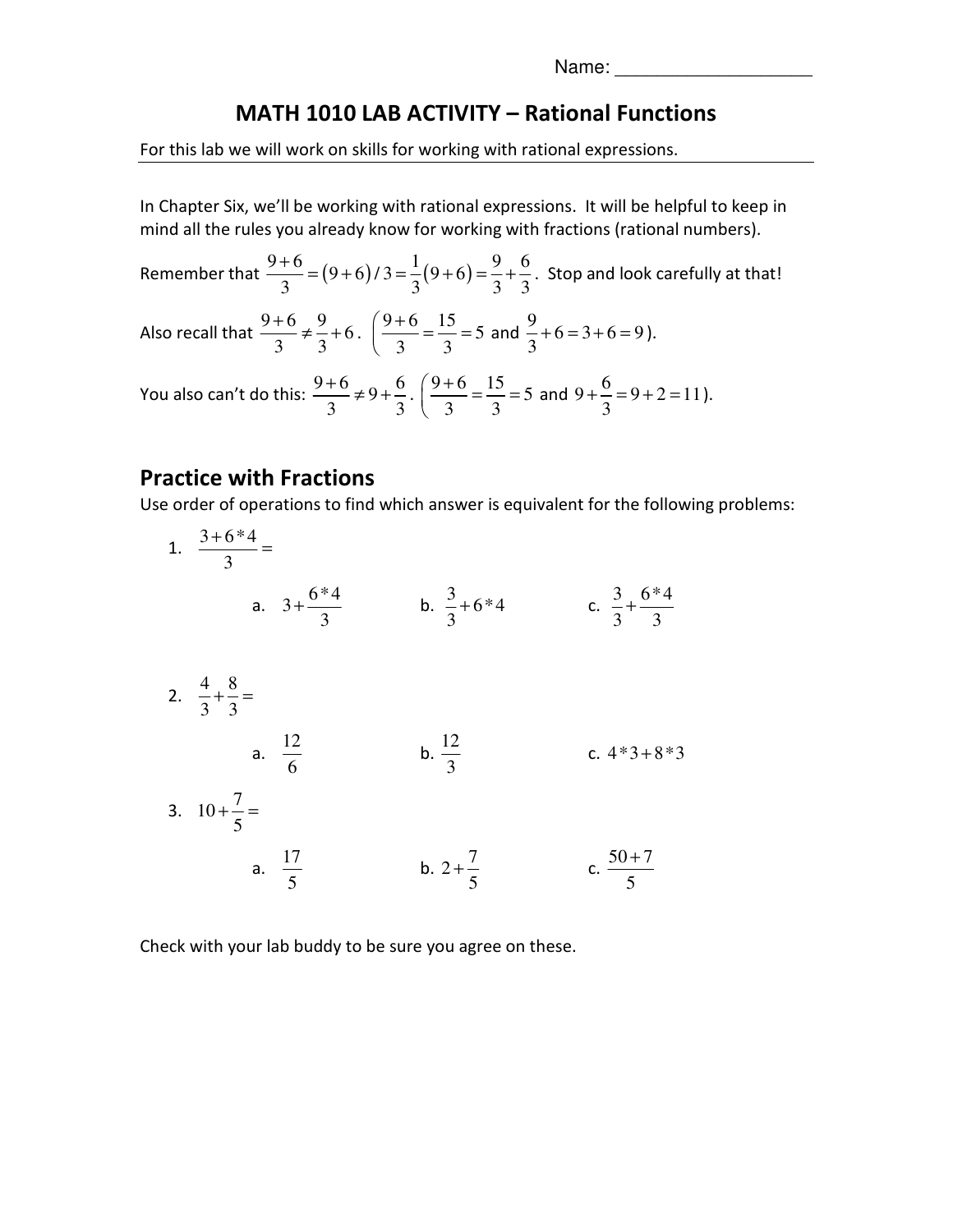## Checking Solutions

One of the great things about factoring problems is that you can check your factorization by multiplying the factors back together.

1. Check to see if the given factorization is correct by multiplying it out.

$$
m^2 + 2mn + n^2 - 4 = (m+n+2)(m+n-2)
$$

We can do a similar process when dividing or simplifying rational functions. Say we divide  $36x - 24$  by 4 and get  $9x - 6$ . To check if  $\frac{36x - 24}{4}$  $\frac{x-24}{x-24}$  and  $9x-6$  are the same, we use multiplication. If  $36x - 24$  divided by 4 is  $9x - 6$ , then  $9x - 6$  times 4 should  $be 36x - 24$ .

$$
(9x-6)*4=4*9x-4*6=36x-24
$$

2. Use multiplication to determine if  $\frac{12x-4}{4}$  $\frac{x-4}{x}$  and 12x – 1 are the same.

3. Use multiplication to determine if  $6x^2 + 19x + 10$  $2x + 5$  $x^2 + 19x$ *x*  $+19x +$ + and  $3x + 2$  are the same.

4. Use multiplication to determine if  $50x^2 - 25x - 7$  $5x + 1$  $x^2 - 25x$ *x*  $-25x-$ + and  $10x - 7$  are the same.